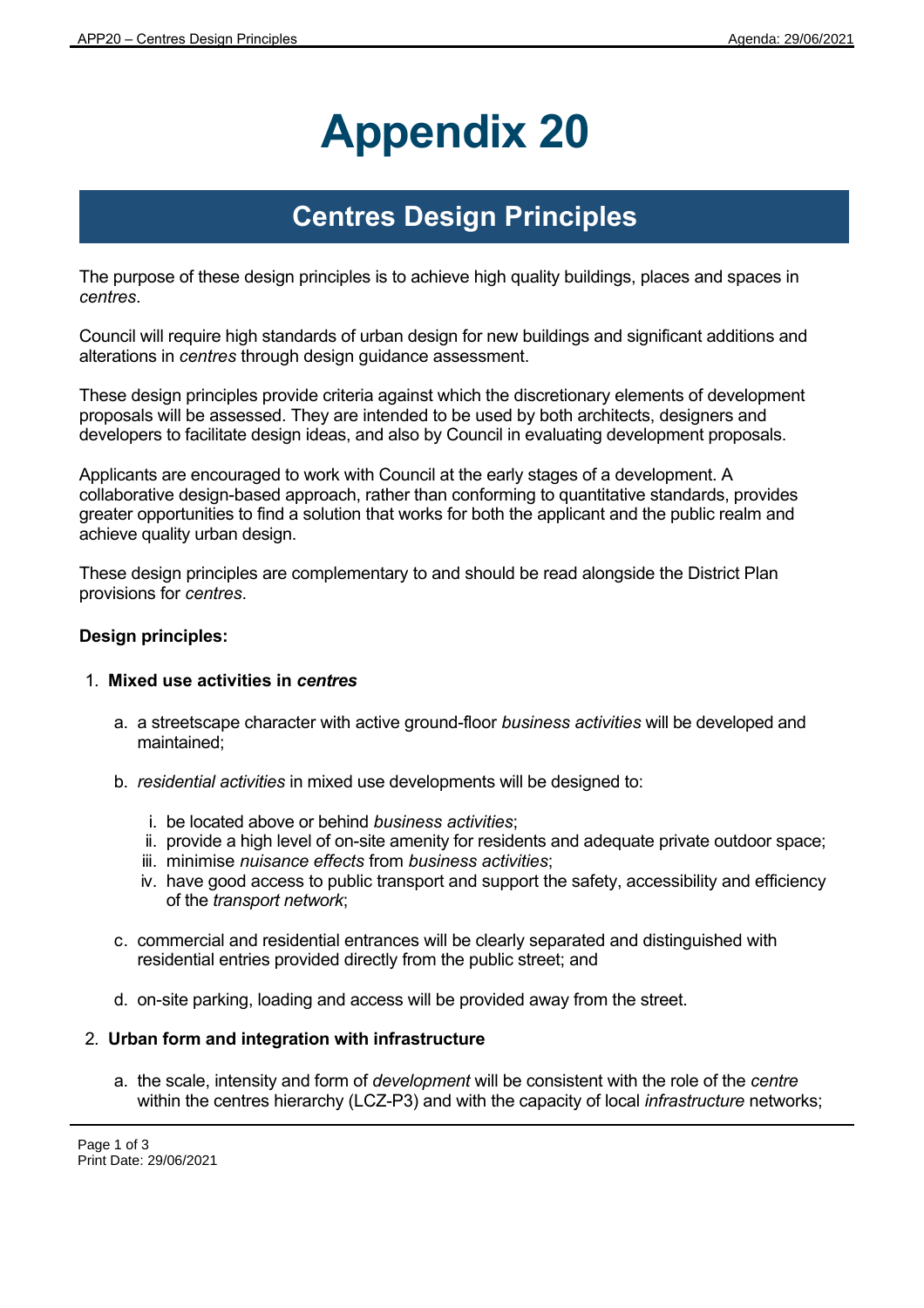- b. development will provide for, and where practicable enhance, connectivity within the *centre* in which it occurs;
- c. development that is well integrated with the surrounding public environment including public spaces, reserves, facilities and streets – will be promoted;
- d. practicable, development will be integrated with public transport networks and facilities;
- e. edge conditions will be actively managed to support the overall integrity of each centre's boundaries.

### 3. **Built form, streetscape and sense of place**

- a. built form will be responsive to and reflect the unique identity, heritage and sense of place of the centre in which it is located and the immediate and surrounding environment, including natural features and landforms;
- b. the location, scale and size of large format retail (including supermarkets) will be appropriate to the role and function of the centre;
- c. building design will be attractive and, where practicable, demonstrate innovative and sustainable building design;
- d. built form will promote the integration of public spaces, reserves and streets with developments to add visual interest and diversity to the appearance of the centres;
- e. development of both public and private areas will support the valued characteristics and, wherever possible, add to the visual interest and uniqueness of centres;
- f. built form will recognise and provide for existing local character values including those associated with identified character areas and precincts;
- g. a positive relationship between development and the street will be achieved in accordance with the Streetscape Strategy and Guidelines set out in the Council's Subdivision and Development Principles and Requirements 2012, the Crime Prevention Through Environmental Design Guidelines set out in Appendix 6, and the following principles:
	- i. buildings will provide well-defined, active edges to streets, public spaces and frontages to public carparking;
	- ii. buildings located at key street intersections will have a strong presentation to the intersection;
	- iii. effective lighting will be provided to enable night-time use and safety;
	- iv. service lanes will be provided where direct front access cannot be achieved;
	- v. street design will ensure the safe movement of public transport, private vehicles, bicycles and pedestrians;
	- vi. generous on-street parking will be provided for efficiency, convenience and as a means to keep the public realm active and safe;